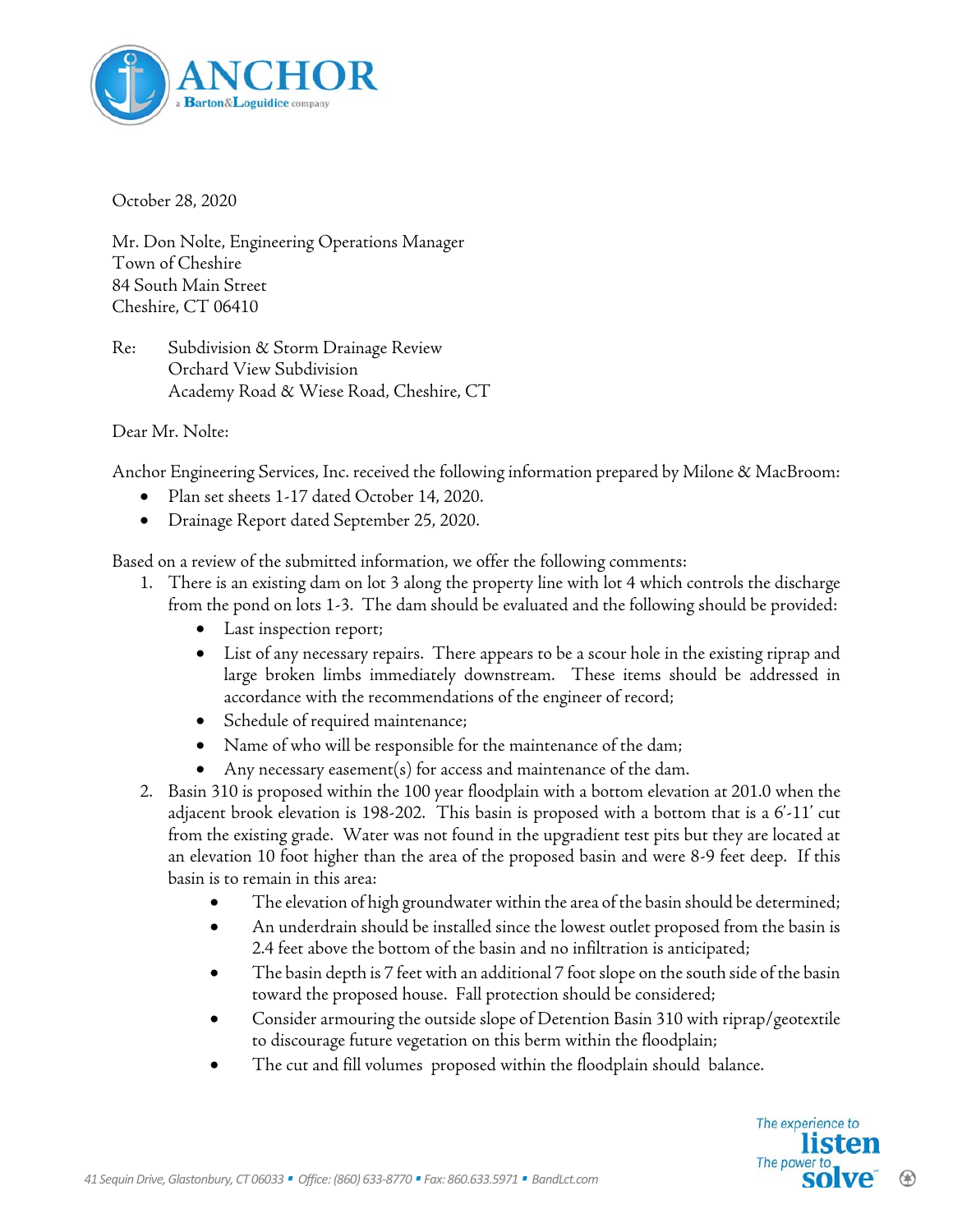Page 2

- 3. Verify the lengths and types of weirs as input into the stormwater analyses:
	- What type of weir is "type 1" in the analysis?;
	- DET 310 should this length of weir be 14 feet total (11.0 feet across the V notches and an additional 3 feet)?
	- Basin 320 two standpipes are proposed, weir types in analysis are "1" and "rect". Recommend one larger standpipe or other type of structure to eliminate having two structures.
	- Basin 330/emergency spillways are trapezoidal weirs not broad;
- 4. An underdrain should also be installed at basins:
	- Basin 320 The bottom is proposed with an average 6 foot cut into soils identified as atypical ledge and the outlet is 2.5 feet above the bottom of the basin to provide WQV storage;
	- Basin 330 The outlet is proposed 2.5 feet above the bottom of the basin and the soils are not conducive to infiltration;
	- Basin 110 The soils/groundwater elevation within the basin area should be reviewed during construction to determine need for an underdrain.
- 5. It is recommended that erosion control blankets be installed on all slopes greater than 3:1 and on the slopes of the detention basins.
- 6. A right to drain to the Town of Cheshire should be acquired and shown from Basin 110 to the adjacent property to the east. The existing pipe on the adjacent property should be shown on the plans.
- 7. A drainage easement (25 foot wide) should be included to the Town of Cheshire for the existing 15" diameter pipe and flared end outlet at the northeast corner of the property.
- 8. Once the roadway is accepted by the Town, the storm drainage will be owned by the Town. Therefore it is recommended that the proposed drainage easements shown to the Homeowner's Association should also be granted to the Town of Cheshire. The Town's drainage easement would grant Town agents the right of access for inspection purposes to determine whether the area is being properly maintained, and to sample outfall water quality. If deficiencies are present (and after proper notice to correct any problems), the Town would then have the right to take corrective action and recover expenses from including attorney's fees. The Town will have the right, without the obligation to maintain the drainage systems if the Association fails to do so, or if required in an emergency to protect public safety.
- 9. There is an existing 12" CM pipe located across lots 20 and 21 which collects flow from the wetland corridor on the adjacent properties and outlets to the Town owned storm drainage in Wiese Road. Since Basin 110 is proposed to collect roadway drainage and outlets to this wetland corridor, the Homeowner's Association should have a drainage easement for access and maintenance. The esement shall also be granted to the Town of Cheshire for inspection purposes (See #7 above.).

We recommend that the piped and filled wetland over the easterly portions of Lots 20  $\&$ 21 be considered for restoration as mitigation. It appears that a portion of the pipe and associated fill could be removed and a flared end or headwall installed at the street line.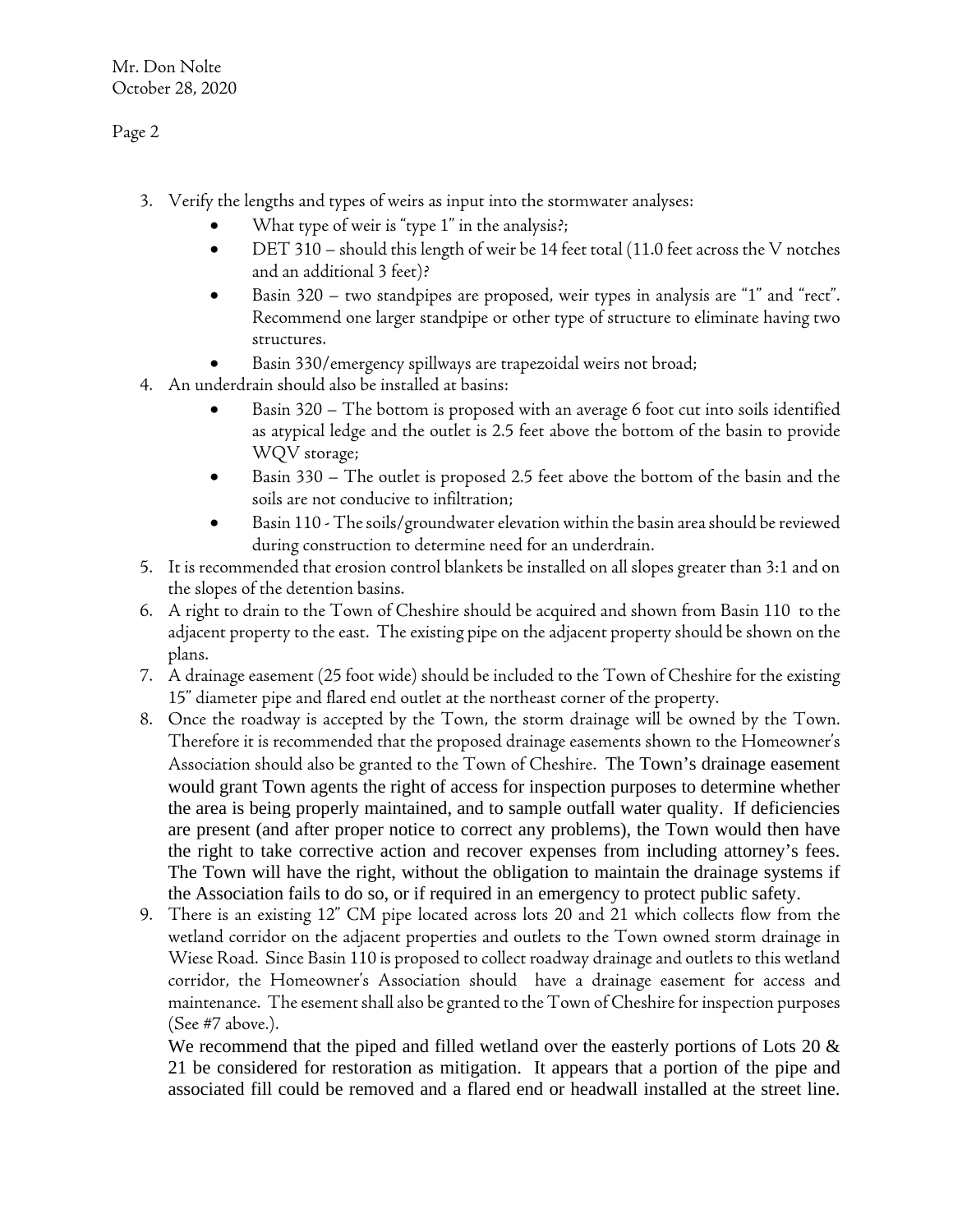Mr. Don Nolte October 28, 2020

Page 3

This drain, which is not a Town drain and does not meet the minimum 15" diameter would remain a private, and the responsibility of the Association to maintain.

- 10. A paved apron and graveled access to the detention basins 110 & 310 should be provided for maintenance purposes.
- 11. The gutter flow spread at catch basins 11/12 and 17/18 are too large.
- 12. There are several building drains outleting close to the sidewalk, which may cause icing (especially if combined with curtain drains), and should be relocated. Footing drain connections into the road drainage system may be allowed under certain circumstances. Roof leader drains should be indicated on the conceptual plans if they are not proposed to be discharge at house corners.
- 13. We recommend that the proposed building drains that pass within 50' feet down-gradient of a proposed primary or reserve leaching area be inspected by the engineer at the time of septic system installations to ensure that they are water-tight and cannot possibly convey effluent into the Town drainage system in the future. These pipe locations should be indicated on the septic as-builts.
- 14. Sightline distances should be annotated with minimum distance dimensions based upon an actual profile indicated. Provide sight line easements over lots at both proposed roadway intersections. It appears that the removal of a few trees that are overhanging the road the north of the Wiese Road may be required.
- 15. Verify that septic locations meet the required setbacks from property lines (lots 2, 4, 6, 12, 15 & 17) and for footing drain (lot 10).
- 16. Provide concrete ramp detail with detectable warning pad.
- 17. The headings for the dimensions of the riprap splash pad need to be added to the detail.
- 18. Add baseline geometry information to the plan and profiles.
- 19. Label the pavement radii at intersections and for the cul-de-sac.
- 20. There are no non-encroachment limits or markers proposed on the plan.
- 21. A proposed concrete monument should be added to the SE corner of Lot 20.
- 22. Underdrains may be needed in the roadway in the areas of cut. Add an underdrain detail and a note that the requirement for underdrains will be determined in the field by the Town.
- 23. An Encroachment Permit from CT DOT will be required for the proposed work on Academy Road. It is recommended that coordination with DOT be ongoing during the Town permitting process for any required modifications.
- 24. The eastern corner of the proposed roadway at Academy Road is very close to an existing guide rail end anchorage and includes fill in this area. Confirm no relocation will be required.
- 25. Note on the plans the end of the new road's concrete curb at Academy Road and provide a curb transition detail since there is no curbing on Academy Road.
- 26. Include a detail for concrete curb.
- 27. Sediment filter fence should be added downgradient of the proposed basin DET 110.
- 28. Does the area used to size the sediment traps include all proposed cleared/disturbed areas shown on the plans? Please note that one of the sediment traps is mislabeled as TST #2 on sheet SE-1.
- 29. An additional sediment trap should be included on the Erosion and Sediment Control Plan sized for the area disturbed from Academy Road to the high point to the north.